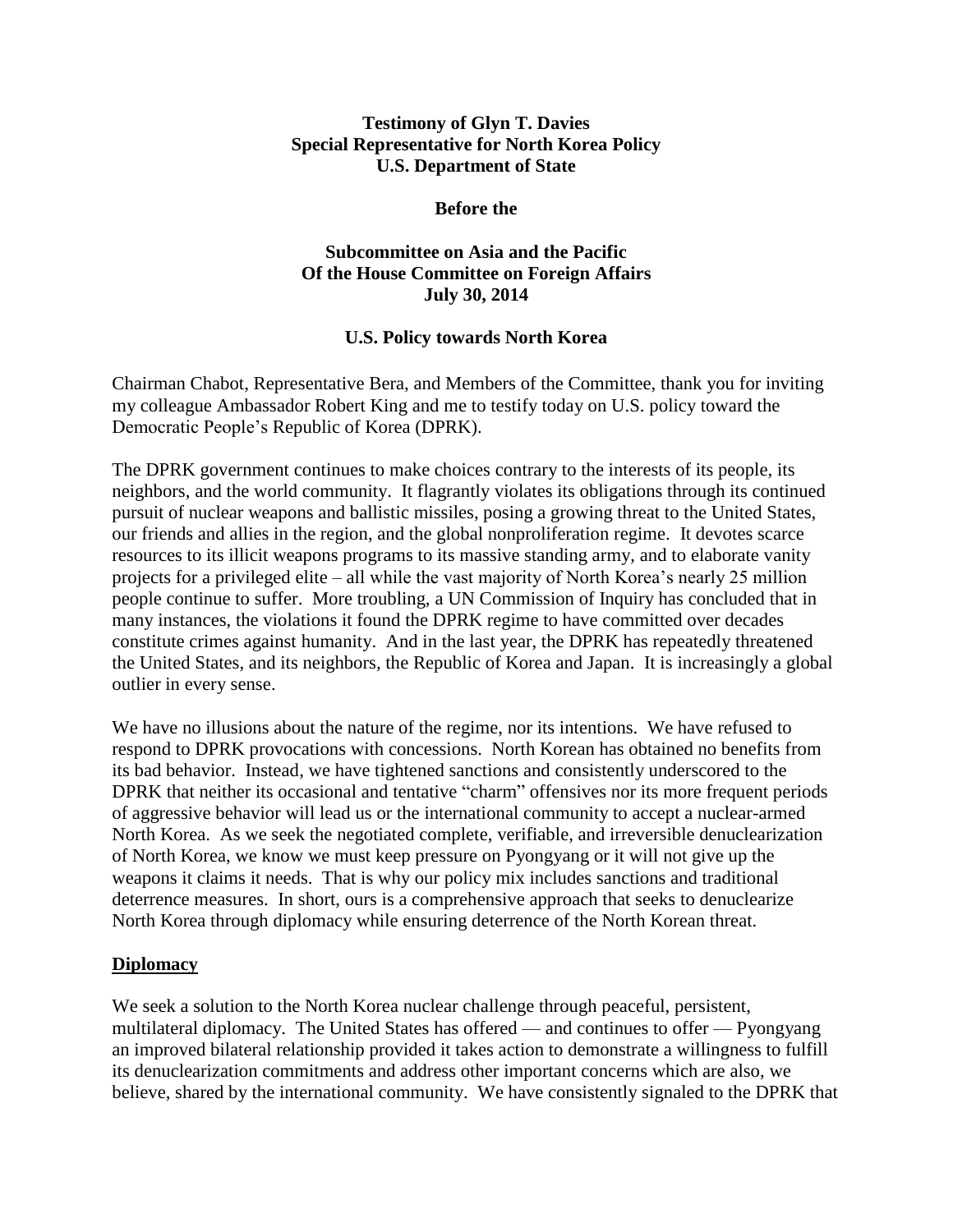the door for meaningful engagement is open while applying unilateral and multilateral pressure to steer it toward that door. Our policy has followed this dual-track approach: we are open to engagement when possible, but will continue to apply pressure as needed. Both elements are critical to sharpening Pyongyang's choices, demonstrating to the international community the seriousness of our commitment to a negotiated settlement of this issue, and building multilateral support for the various pressure and deterrence actions we take.

Regrettably, the DPRK has consistently rebuffed offers for authentic and credible negotiations and instead responded with a series of provocations that have drawn widespread international condemnation and increased its isolation. In just the past few weeks alone, the DPRK has conducted seven Scud-class ballistic missiles launches in direct violation of multiple UN Security Council resolutions. These followed short- and medium-range ballistic missile launches earlier this spring, which Pyongyang punctuated on March 30 with threats to conduct additional longer-range launches and possibly a "new type" of nuclear test.

The DPRK says it is ready for "talks without preconditions." No codebook is needed to decipher North Korea's intention: seek open-ended discussion that diverts attention away from its nuclear program and to avoid committing to denuclearization. Pyongyang has been explicit on this point: it seeks acceptance as a nuclear weapons state. It wants to use Six-Party talks, as it has in the past, as cover to continue its clandestine weapons development. We are not interested in Six-Party talks that do not focus directly on steps to implement, as a first and primary order of business, North Korea's September 2005 promise to denuclearize.

As a tactical matter, Pyongyang is asserting that the annual ROK-U.S. Ulchi-Freedom Guardian military exercises, which in 2014 will include representatives of ten United Nations' sending states, are a *casus belli*. It seeks to portray these routine, defensive, and transparent drills, which have helped ensure peace and stability on the Korean Peninsula for some 40 years, as a pretext for its provocative behavior and its weapons programs. Meanwhile, North Korea maintains and frequently exercises — its own million-plus standing military, the largest per capita armed force in the world.

# **Six Party Diplomacy**

The Six-Party Talks have regrettably been dormant since the DPRK walked out and declared the process "dead" in 2008. North Korea's 2009 Taepo Dong-2 launch and nuclear test then undermined the modest progress that had been made pursuant to the September 2005 Joint Statement of the Six-Party Talks. Since then, robust diplomatic interaction with the other four parties strengthened five-party unity on the end goal of the verifiable denuclearization of the Korean Peninsula. As a result, Pyongyang hears a uniform and clear message from all five parties, strongly echoed by the international community, that it will not be accepted as a nuclear power, that it must live up to its denuclearization obligations, and that authentic and credible negotiations must be marked by concrete denuclearization steps.

On this point it is important to be clear. None of the Five Parties insists North Korea denuclearize before returning to the negotiating table. But we have underscored we need to see an early and demonstrable commitment by the DPRK to denuclearize. This means the onus is on North Korea to take meaningful actions toward denuclearization and refrain from provocations.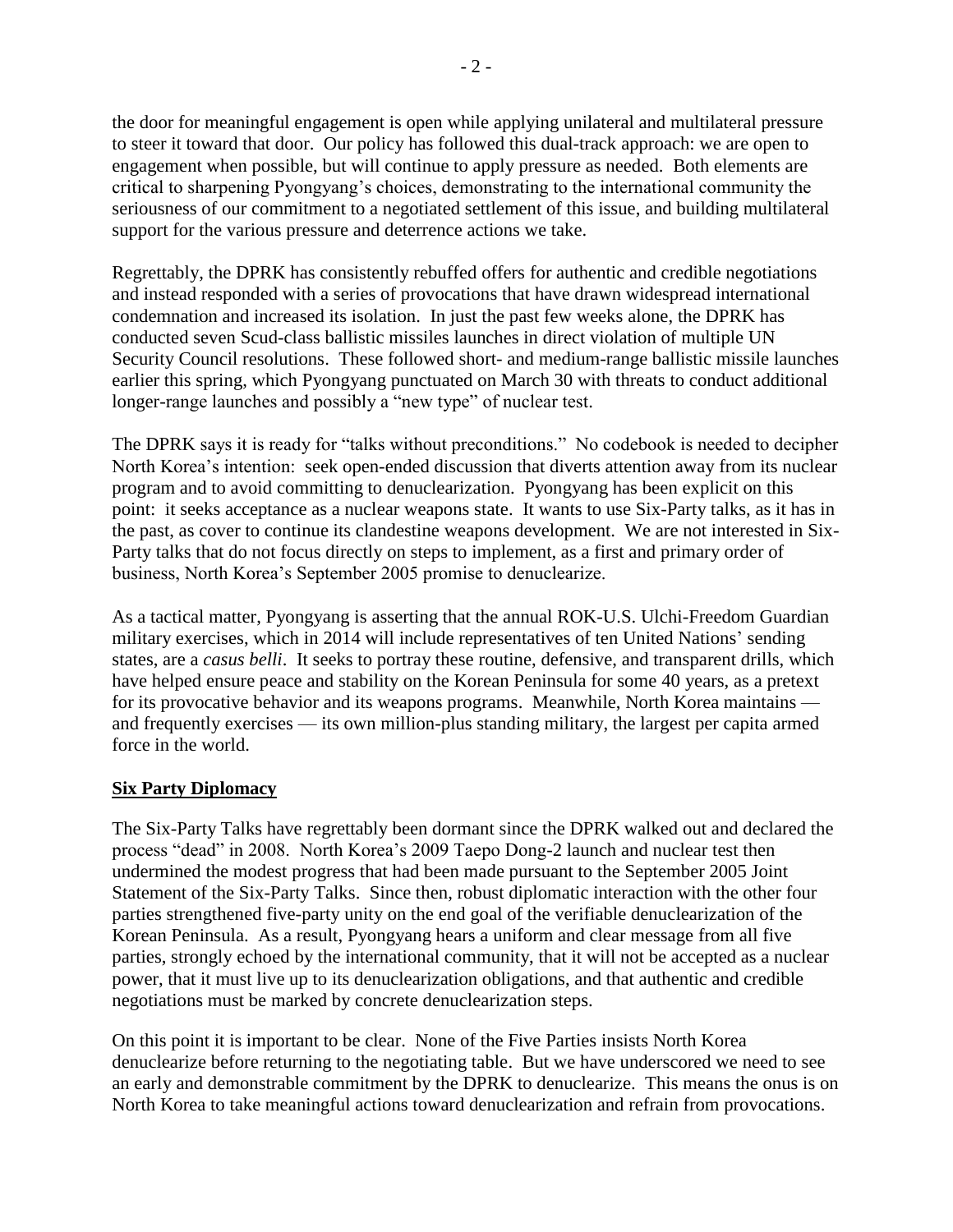Despite the DPRK's recidivism over the last half-decade, we remain committed to authentic and credible negotiations to implement the September 2005 Joint Statement of the Six-Party Talks and to bring North Korea into compliance with its international obligations through irreversible steps leading to denuclearization. But we will not engage in talks for the sake of talks and we will not compensate North Korea for the temporary absence of bad behavior. A resumption of Six-Party Talks makes sense if, and only if, there is plausible reason to believe that North Korea is prepared to negotiate seriously. North Korea knows this, but we have not yet seen signs that Pyongyang is prepared to meet its commitments and obligations to achieve the core goal of the September 2005 Joint Statement: the verifiable denuclearization of the Korean Peninsula in a peaceful manner.

# **Inter-Korean Relations**

The Republic of Korea is firmly at the center of our diplomatic efforts. There is no daylight between Washington and Seoul on the issue of what we expect from North Korea. As President Obama emphasized during his public remarks in Seoul in April, the United States supports President Park's vision and desire for peaceful, progressive unification, as outlined in her March speech in Dresden, Germany. We hope to see Pyongyang take up President Park on her offer of an improved inter-Korean relationship. The DPRK — and the region — only stand to gain from embracing her principled vision.

# **The Role of China**

Although we believe that there is more China can do in terms of bringing necessary pressure to bear on North Korea so that it concludes it has no choice but to denuclearize, Beijing has done a great deal. As North Korea's last remaining patron, the PRC has a critical, indeed unique, role to play in addressing the North Korean nuclear challenge.

That is why North Korea remains at the top of our bilateral agenda with China, and why it figured prominently in Secretary Kerry's discussions in Beijing in early July at the U.S.-China Strategic and Economic Dialogue. We welcome the steps the PRC has taken to signal its opposition to the DPRK's nuclear weapons program, including through its stated commitment to fully implement UN Security Council sanctions concerning North Korea. China voted in favor of two new rounds of UNSC sanctions and in September last year published a 900-item control list banning the export of many dual-use items to North Korea.

The United States and China share an interest in the peaceful denuclearization of North Korea. Beijing agrees with us on what North Korea needs to  $do - we$  have had the "what" of denuclearization nailed down since we negotiated the September 2005 Joint Statement. We are therefore now focused on coming to agreement on the "how" and the "when" of denuclearization. Can China do more to exercise its unique levers of influence over Pyongyang? Of course. And we remain in close touch with Beijing about ways we can work together to bring the DPRK to the realization that it has no other viable choice but to denuclearize.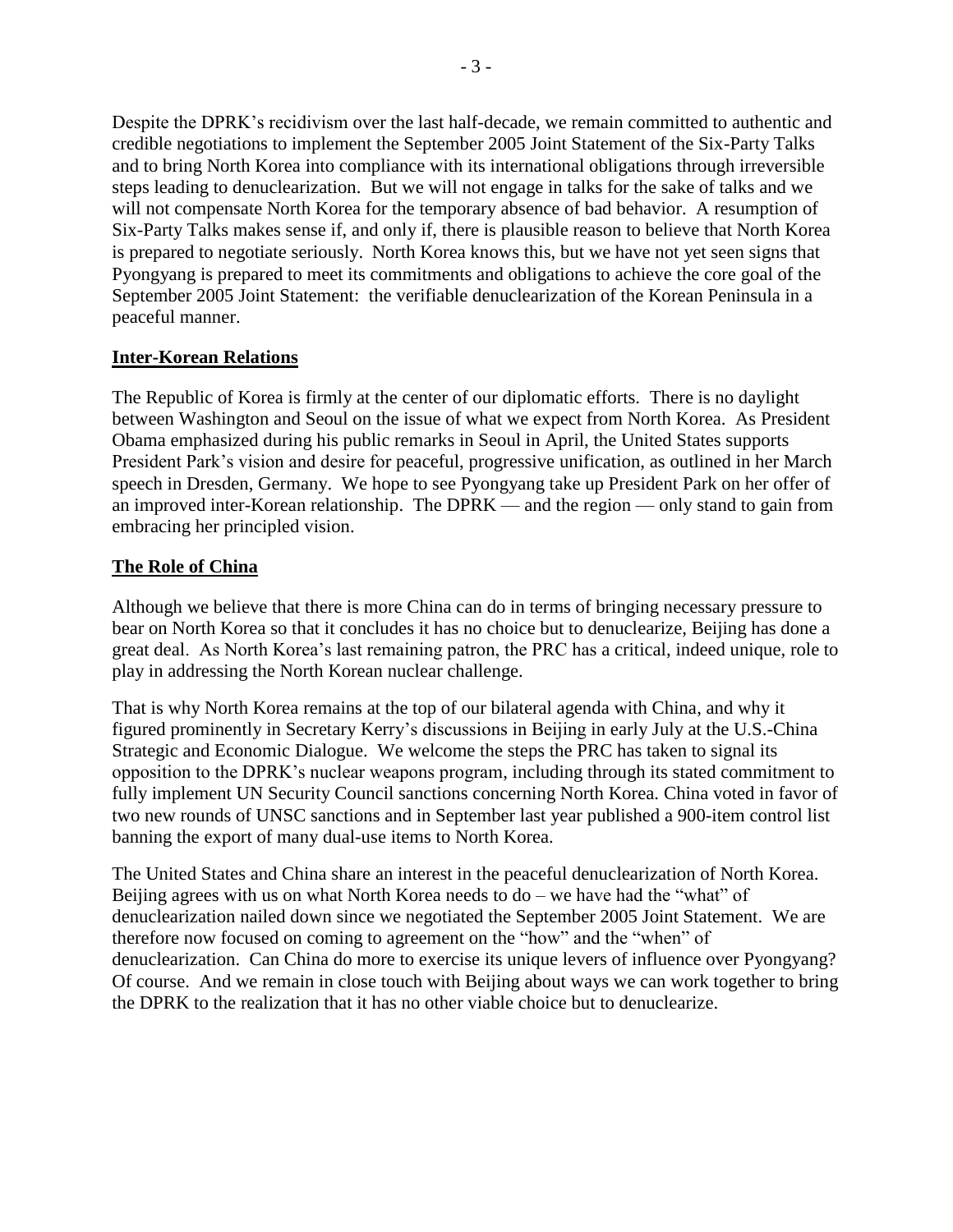#### **Sanctions**

We have no misconceptions about North Korea's willingness to give up its arsenal voluntarily. All of North Korea's actions over the past few years, from its nuclear tests to the amendment of its constitution to declare itself a nuclear state, signal that it has no interest in denuclearizing. We take this threat seriously, and remain ironclad in our commitment to the defense of our allies, the Republic of Korea and Japan. Together with our allies and partners, we are working to shift Pyongyang's calculus from believing that a nuclear program is necessary for regime survival to understanding that such a program is incompatible with its national interests.

To do that, we continue to use the multilateral and other tools at our disposal to increase the cost of North Korea's illicit activities, to reduce resources earned through weapons exports that are subsequently reinvested in the WMD program, and to sharpen Pyongyang's choices. Over the past two years, we have substantially upped the cost of these activities — particularly its proliferation and weapons sales abroad — by tightening the web of sanctions around the DPRK. We continue to work with a range of partners across the international community to improve implementation of UN Security Council sanctions, particularly those that target the illicit activities of the North's diplomatic personnel and cash couriers, its banking relationships, and its procurement of dual-use items for its WMD and missile programs.

Full and transparent implementation of these resolutions by all UN member states, including China, is critical. We are working closely with the UN Security Council's DPRK sanctions committee and its Panel of Experts, like-minded partners, and others around the globe to harmonize our sanctions programs and to ensure the full and transparent implementation of UNSCRs 1718, 1874, 2087, and 2094, which remain the heart of the multilateral sanctions regime. As a result, we have seen greater actions taken by Member States to prevent illicit North Korea trade in arms, WMD-related material and luxury goods, most notably with the seizure by Panama of a substantial amount of military gear on the North Korean ship Chong Chon Gang. The Panel's annual report documented in further detail the numerous actions that States have taken to enforce UN sanctions and prevent further DPRK proliferation. It is clear that UN sanctions are having an effect and are diminishing North Korea's ability to profit from its illicit activities.

The United States has expanded outreach to countries that have diplomatic or trade relations with North Korea to press them not to engage in military, WMD or other illicit activities banned by UN resolutions and U.S sanctions. Burma's announcement that it would end its military relationship with North Korea and comply with the UN resolutions is the best example of these efforts, which will continue. We have also designated a number of key proliferators — and the banks and other front companies that support them — pursuant to our domestic sanctions authorities. The United States will continue to take steps to strengthen and bolster the existing sanctions regime, both through work in the UN context and through our own national measures.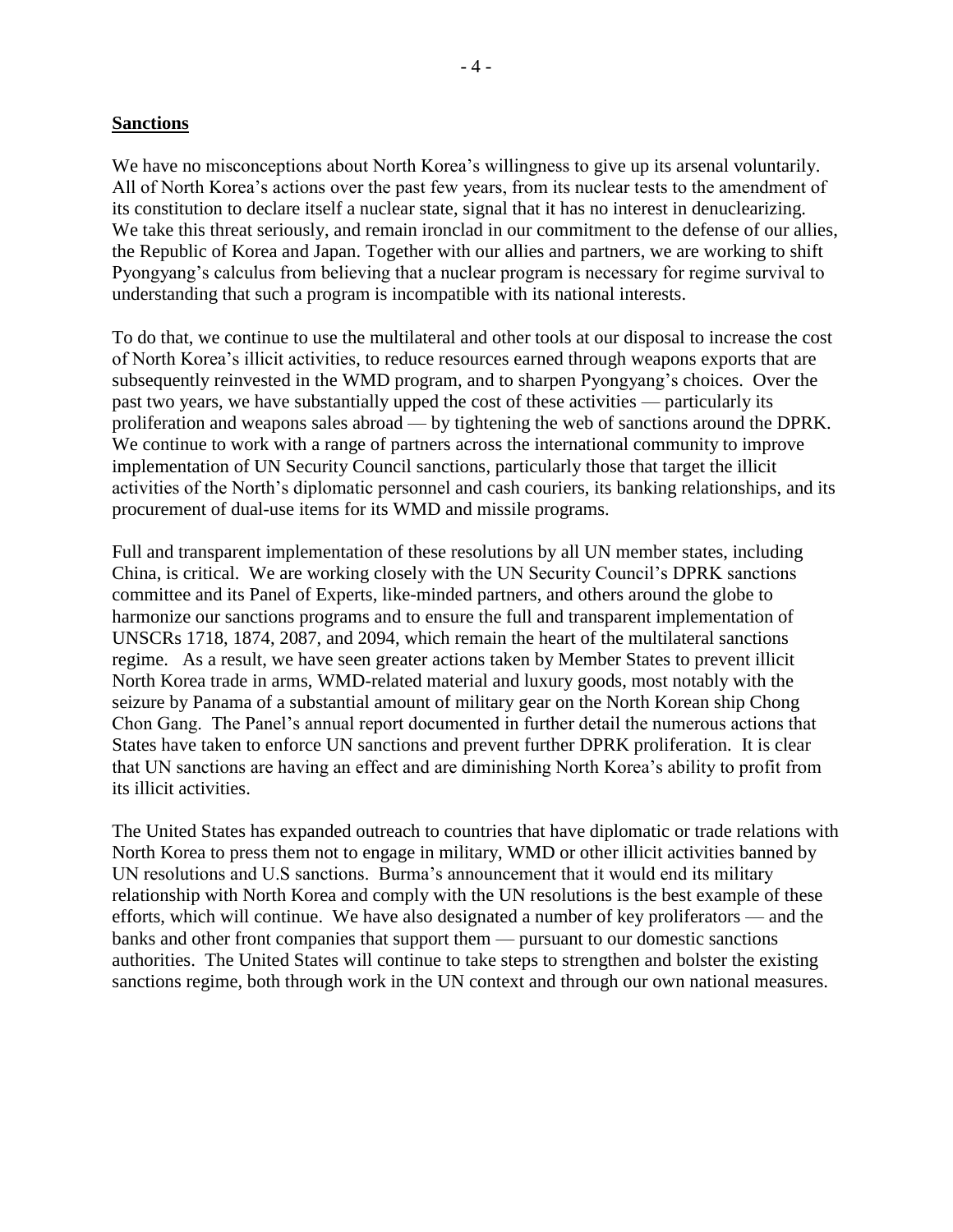# **Deterrence**

The U.S.-ROK alliance, having celebrated its  $60<sup>th</sup>$  anniversary, is stronger than ever. From our day-to-day combined efforts to maintain peace and stability on the Peninsula, though our Combined Forces Command, to the counter-provocation and counter-missile planning our Department of Defense and Joint Staff colleagues engage in with their South Korean counterparts, we send a strong deterrence signal to North Korea that the security it is seeking is not to be found in nuclear weapons.

Our growing U.S.-ROK-Japan trilateral security cooperation also sends a powerful message of deterrence to Pyongyang, as seen most recently in our trilateral Search and Rescue Exercises, our July 1 Chiefs of Defense meeting between Chairman Dempsey and his counterparts in Seoul and Tokyo, the June 1 trilateral defense ministerial led by Secretary Hagel at the Shangri La dialogue, and my own periodic discussions with my able Korean and Japan counterparts. Other measures we have taken in the region to strengthen bilateral and trilateral missile defense cooperation are also inextricably tied to our larger diplomatic strategy of building and maintaining a strong diplomatic consensus opposed to a nuclear North Korea.

# **Human Rights**

While denuclearization remains an essential focus of U.S. policy, so too, is the welfare of North Korea's nearly 25 million people, the vast majority of whom bear the brunt of their government's decision to perpetuate an unsustainable, self-impoverishing, military-first policy. As the UN Commission of Inquiry concluded in its impressive and sobering final report published this February, systematic, widespread, and gross human rights violations have been and are being committed by the DPRK, its institutions, and its officials.

I defer to my colleague, Special Envoy for North Korean Human Rights Issues Robert King, to brief you on our policy on North Korean human rights. Ambassador King's energetic and inspired efforts for over three years have demonstrated that the human rights issue remains a top priority and constant focus of the United States. He — and we — will continue to make clear to Pyongyang and the rest of the international community that U.S.-DPRK relations cannot fundamentally improve without progress on the human rights issue.

The U.S. government is deeply concerned about the well-being of the people of North Korea. We commend the non-governmental organizations and their staffs of skilled, tough-minded, and principled men and women who work with ordinary North Koreans at the grass-roots level to improve conditions for those who are not members of the elite, residing in relative comfort on Pyongyang. These men and women work tirelessly to feed, care for, and otherwise help sustain the ninety percent of North Koreans left to their own devices by the regime.

We believe those responsible for the human rights violations taking place in the DPRK must be held accountable for their ill treatment of their fellow citizens. We applaud the decision of the Republic of Korea to host the field office of the UN's Office of the High Commissioner for Human Rights to begin this work.